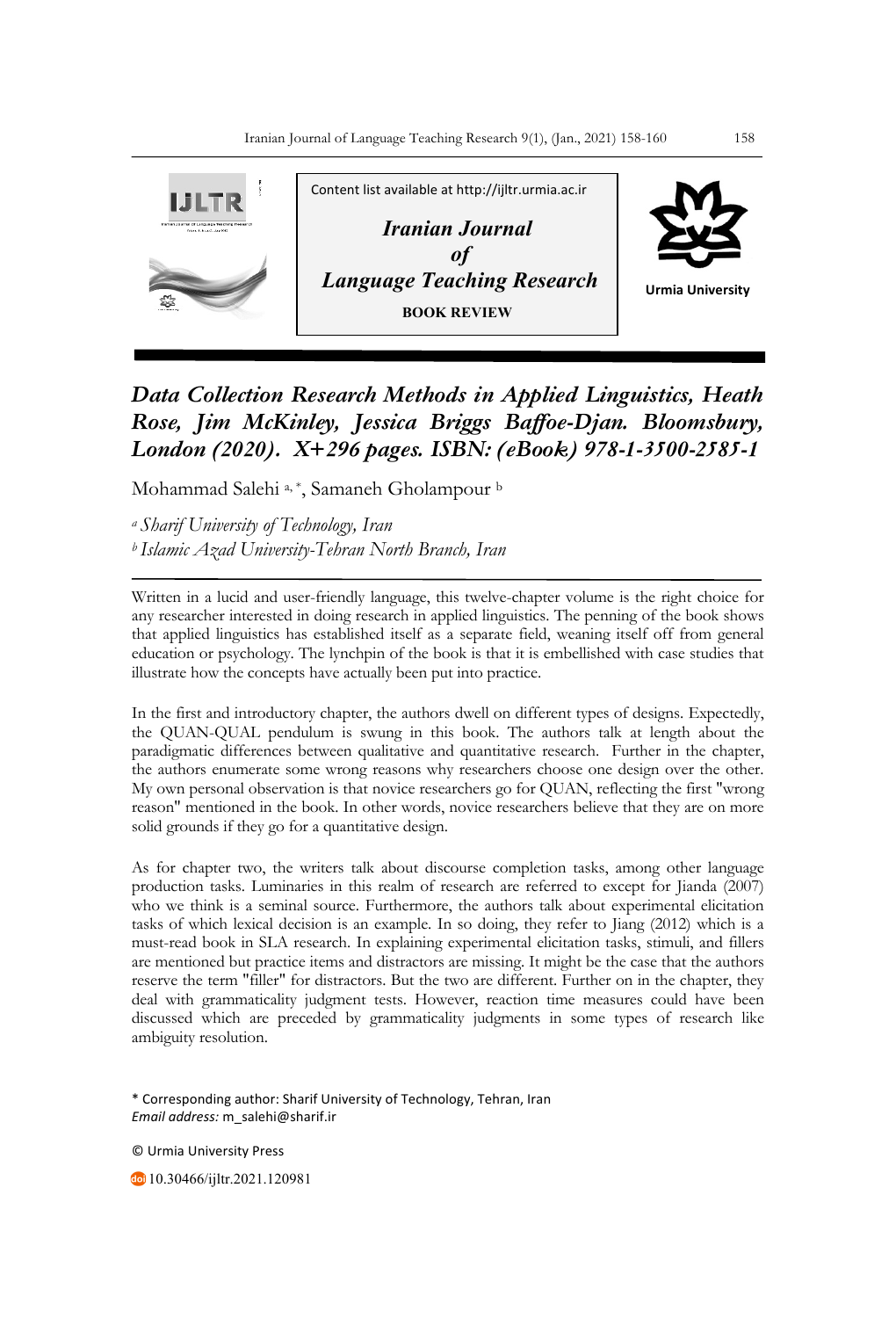Chapter three deals with introspection and retrospection in applied linguistics. We know for a fact that the field of language testing is brimful of examples of this type of research, especially for validation purposes. What is interesting is that the authors do not seem to deem introspection and retrospection as validation strategies. As we will discuss in the next paragraph, retrospection and introspection are legitimate validation strategies.

As for chapter four, the authors go to great lengths to enumerate some advantages for validated tests. However, it is best to know that reliability and validity are the functions of the populations who take the tests. In discussing the difference between "adopt" and "adapt", the authors favor adaptation of measures on the grounds that researchers can "combat participant fatigue" by curtailing test length. What could be added to the book, we believe, is norming the instruments which is removing culturally problematic items. Measures adapted in the East might need to be normed because of the existing differences between the two cultures of the East and the West. It is a good thing that the authors dwell on construct validity. Namely, they talk about approaches to construct validation. However, test taking strategies could have been mentioned as another approach to construct validation. Language testing literature is replete with studies using this approach. The authors do a good job of mentioning group differences analyses as another approach to validation. Finally, they mention inter-rater consistency but not intra-rater consistency.

When it comes to chapter five, the authors allocate some space to demarcate the difference between inductive and deductive reasoning. They capitalize on "Hawthorne Effect" to underscore the importance of observations. In so doing, they end up linking the concept to validity and reliability. It would have been best if the authors had elucidated whether "Hawthorne Effect" affects validity and/or reliability. In most research books, the concept of "The Hawthorne Effect" is said to affect specifically internal validity, not validity per se. The authors rightly mention "ethical issues" with the implementation of observations. We personally believe that at a time when research books are replete with the necessity of gaining "informed consent", using observations may not be a desired option for collecting data. Finally, "observer's paradox" could have been particularly discussed here.

Further on in chapter six, the authors dwell on different types of interviews, including structured, semi-structured, and unstructured interviews. While there is a lot of value in looking at interviews from different perspectives, what is missing in this chapter is the theory-generating role of interviews and the fact that interviews are inextricably bound with qualitative-quantitative paradigm. To be clear, unstructured interviews can shed light on theories underlying constructs. For example, in a study, we aimed at developing a translation assessment rubric. With some certified and professional translators, we explored the construct of translation assessment in the form of unstructured interviews. Informed by these interviews, we conducted semi-structured interviews with some others, albeit not as professional translators. The two types of interviews made it possible to conduct structured interviews with some other and this time more translators. The three sequential interviews culminated in a rubric.

Concerning chapter 7, the authors should be commended for making a distinction between journal, blog, and diaries. To the best of our knowledge, no other source has made that demarcation. In chapter eight, it can be inferred that the writers take a dim view of questionnaires as a data collection method. Questionnaires are inextricably bound with confirmatory factor analysis in testing different models (e.g., Salehi & Jafari, 2014). The authors deal with CFA or EFA, but peripherally so towards the end. Furthermore, the authors rightly mention the problem with responses on the part of respondents. The authors could have referred to a special validity type which is response validity. The strength of chapter nine is that it deals with an important concept which is "focus groups". A very rich discussion is centered on the notion of sampling.